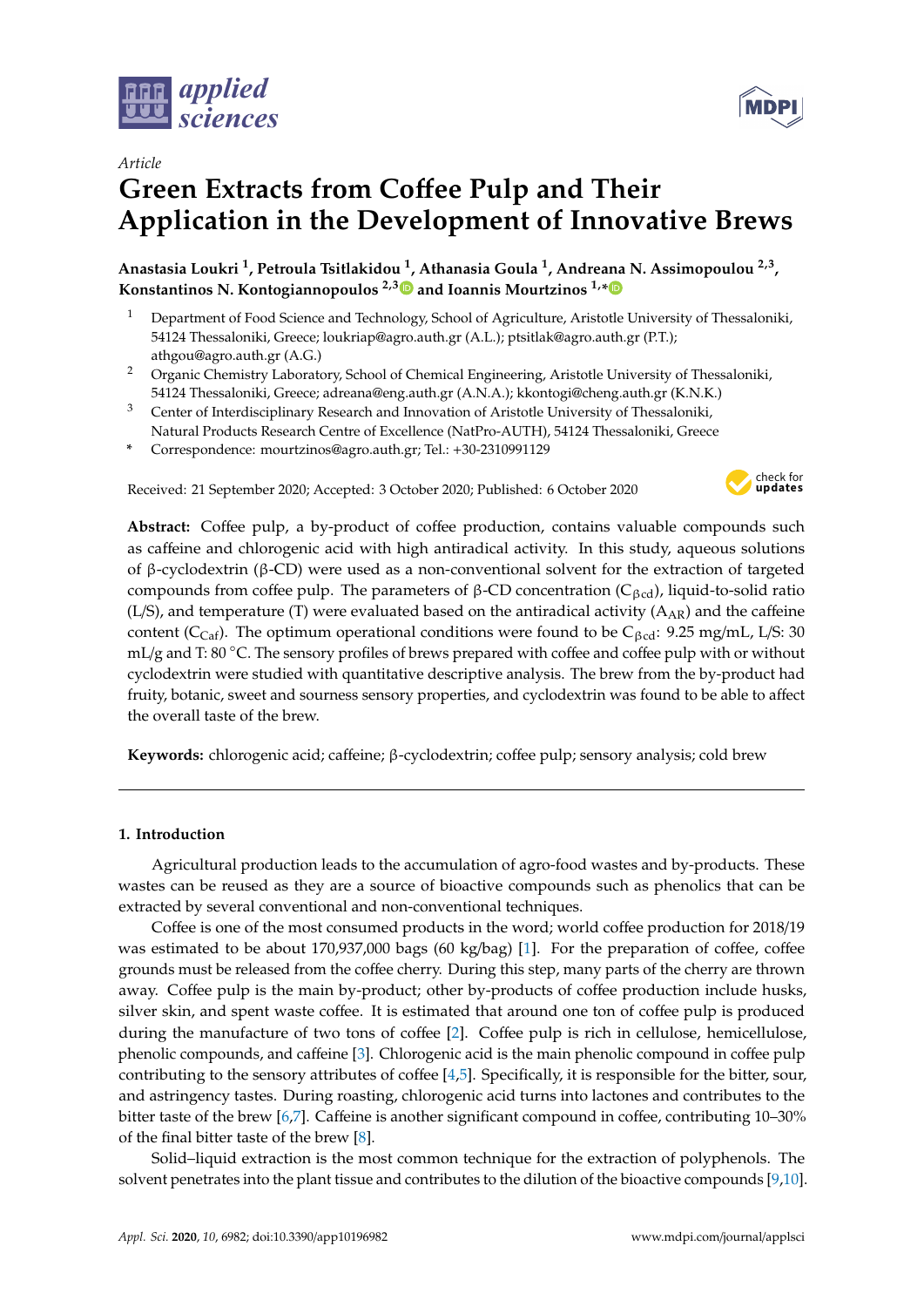The nature of solvent, the temperature, the volume of the solvent and the time of extraction can control the final yield of the process. A novel approach in extraction processes is the development of environmentally-friendly systems, such as deep eutectic solvents and solutions of cyclodextrins [\[9\]](#page-10-8). Cyclodextrins are cyclic oligosaccharides which are composed of six to eight glucopyranose units. Cyclodextrin has a hydrophobic cavity and a hydrophilic surface. This structure may be used as a vessel for the extraction of hydrophobic compounds that create an inclusion complex with cyclodextrin [\[11\]](#page-10-10). Recent studies have investigated the extraction ability of cyclodextrin solutions and reported efficiencies that were adequate, and in some cases even higher than those obtained with conventional solvents [\[12](#page-10-11)[–14\]](#page-10-12). Moreover, cyclodextrins can be used as masking agents. Based on the characteristic molecular structure of cyclodextrins, they can capture specific compounds and prevent the interaction with taste receptors [\[15\]](#page-10-13). Several scientific reports have investigated the creation of complexes between cyclodextrins and the bitter compounds in coffee, such as chlorogenic acid and caffeine [\[16–](#page-10-14)[18\]](#page-10-15).

Coffee brewing is a solid–liquid extraction which affects the quality and flavor of the drink. Commercial coffee vendors have invested in cold extraction, suggesting that a cold brew coffee possesses a different sensory profile than a conventionally brewed coffee [\[19\]](#page-10-16). Due to the huge coffee consumption, large amounts of by-products are generated in the coffee industry. The current study suggests that by-products from the coffee industry can be utilized as potential functional ingredients. Coffee pulp valorization could lead to the development of innovative brews containing substantial amounts of functional components, such as caffeine and chlorogenic acid, which may lead to health benefits in drinkers [\[20\]](#page-10-17), while demonstrating unique and appealing sensory properties. However, coffee pulp has not been investigated for its sensory properties.

The purpose of this study was the optimization of the extraction process of bioactives from coffee pulp using eco-friendly β-cyclodextrin solutions. The optimization process was based on a central composite design and the responses considered were the antiradical activity and the caffeine content. Moreover, the sensory profile of the brews obtained from coffee pulp was examined.

## **2. Materials and Methods**

#### *2.1. Chemicals and Reagents*

Folin–Ciocalteu phenol reagent was obtained from Merck (Darmstradt, German). β-cyclodextrin (CD, molecular weight of ~1135), gallic acid, caffeine (99%), Trolox™, 2,2-diphenyl-picrylhydrazyl (DPPH• ) stable radical were obtained from Sigma-Aldrich, Chemie GmbH (Taufkirchen, Germany). Dichloromethane (99.8%) and chlorogenic acid (Chemical Reference Standard) were supplied from Che-Lab NM (Zedelgem, Belgium) and the European Directorate for the Quality of Medicines (Starsbourg, France), respectively. All of the organic solvents used for extraction studies were of analytical grade and purchased from Sigma-Aldrich, Chemie GmbH (Taufkirchen, Germany). All UHPLC grade solvents (methanol and formic acid) were purchased from Sigma-Aldrich, Chemie GmbH (Taufkirchen, Germany) and water for HPLC was produced form a Milli-Q apparatus (Merck KGaA, Darmstadt, German).

#### *2.2. Plant Material*

Coffee pulp from the *Cutuai* (*Co*ff*ea arabica*) variety with a mean particle size of 0.24 mm was supplied by Peralta Coffees, Nicaragua. The constituents of plant material were as follows: moisture 10.36% *w*/*w*, protein 7.71% *w*/*w*, lipid 0.75% *w*/*w*, ash 5.23% *w*/*w*, carbohydrates 75.95% *w*/*w*, raw fiber 32.73% *w*/*w*. For sensory analysis, Arabica coffee seeds were bought from a local supermarket.

## *2.3. Experimental Design and Response Surface Methodology*

A central composite design was applied to determine the effects and the optimum levels of the examined parameters. The variation of extraction yield-dependent variable was studied at different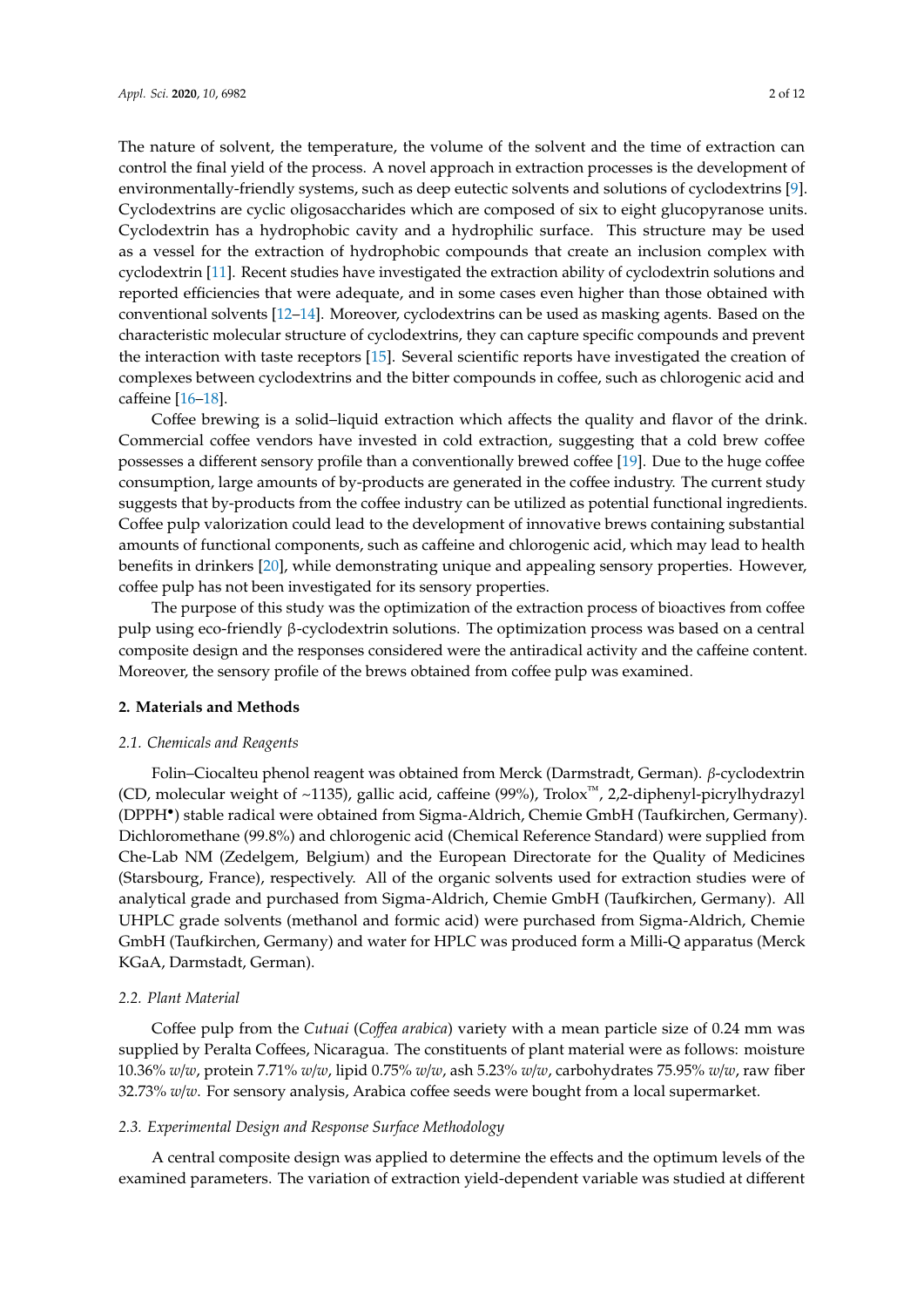temperatures (T, 30–80 °C), cyclodextrin (CD) concentrations ( $C_{\beta cd}$ , 0–18.5 mg/mL), and liquid-to-solid ratio values ( $L/S$ ,  $13-47$  m $L/g$ ). The experimental conditions were selected based on data from the literature. A three-factor, five-level central composite rotatable design  $(2^3 + star)$  was used. This design consisted of three groups of design points, including two-level factorial design points, axial or star points, and center points. Therefore, the three selected independent variables were studied at five different levels, coded as  $-\alpha$ ,  $-1$ , 0, 1, and  $+\alpha$  (Table [1\)](#page-2-0). The value for alpha (1.68) was chosen to fulfill the rotatability in the design. According to the central composite design matrix, a total of 20 experiments was required (Table [2\)](#page-2-1). The caffeine content ( $C_{\text{Caf}}$ ) and the antiradical activity ( $A_{AR}$ ) were chosen as the dependent variables.

| <b>Independent Variable</b> | <b>Coded Variable Levels</b> |                 |      |         |         |  |
|-----------------------------|------------------------------|-----------------|------|---------|---------|--|
|                             |                              | $-1.68$ $-1.00$ | 0    | $+1.00$ | $+1.68$ |  |
| $C_{\beta cd}$ (% $w/v$ )   |                              | 3.75            | 9.25 | 14.75   | 18.5    |  |
| $L/S$ (m $L/g$ )            | 13                           | 20              | 30   | 40      | 47      |  |
| $T(^{\circ}C)$              | 30                           | 40              | 55   | 70      | 80      |  |

<span id="page-2-0"></span>**Table 1.** Experimental values and coded levels of the independent variables used for the central composite design. C<sub>βcd</sub>, β-cyclodextrin concentration; L/S, liquid-to-solid ratio; T, temperature.

# *2.4. Extraction Process*

 $\overline{a}$ 

Ground coffee pulp was mixed with an aqueous solution of β-cyclodextrin of different concentrations ( $C_{\beta cd}$ , 0–18.5 mg/mL), in different liquid-to-solid ratios (L/S, 13–47 mL/g), at different temperatures (T, 30–80 ◦C) in a stoppered glass bottle based on the experimental conditions presented in Table [2.](#page-2-1) The material was subjected to extraction under stirring at 600 rpm. In all experiments, the extracts were collected after 120 min. The time of extraction was selected based on previous experiments. Following extraction, samples were centrifuged in a bench centrifuge (Hermle Z300K, Germany) at 9000 rpm for 5 min and were separated under vacuum filtration. The clear supernatant was stored in the refrigerator until used for further analysis.

<span id="page-2-1"></span>**Table 2.** Measured and predicted values of extracts antiradical activity  $(A_{AR}, \mu mol \, TRE^*/g)$  and caffeine extraction yield ( $C_{\text{Caf}}$ , mg/g) for the individual design points.

| <b>Independent Variables</b> |                |               |                   | Responses             |           |                         |           |
|------------------------------|----------------|---------------|-------------------|-----------------------|-----------|-------------------------|-----------|
| Design Point                 | $C_{\beta cd}$ | L/S<br>(mL/g) | T<br>$(^\circ C)$ | $A_{AR}$ (µmol TRE/g) |           | $C_{\text{Caf}}$ (mg/g) |           |
|                              | (mg/mL)        |               |                   | Measured              | Predicted | Measured                | Predicted |
| $\mathbf{1}$                 | 3.75           | 20            | 40                | 20.013                | 19.254    | 4.186                   | 4.181     |
| $\overline{2}$               | 14.75          | 20            | 40                | 19.862                | 18.615    | 4.016                   | 4.047     |
| 3                            | 3.75           | 40            | 40                | 22.164                | 21.276    | 4.447                   | 4.494     |
| $\overline{4}$               | 14.75          | 40            | 40                | 24.202                | 28.323    | 4.438                   | 4.364     |
| 5                            | 3.75           | 20            | 70                | 32.347                | 28.486    | 4.357                   | 4.445     |
| 6                            | 14.75          | 20            | 70                | 21.019                | 22.167    | 4.496                   | 4.463     |
| 7                            | 3.75           | 40            | 70                | 25.261                | 26.769    | 4.878                   | 4.861     |
| 8                            | 14.75          | 40            | 70                | 27.117                | 28.136    | 4.863                   | 4.883     |
| 9                            | $\mathbf{0}$   | 30            | 55                | 21.949                | 24.453    | 4.698                   | 4.638     |
| 10                           | 18.5           | 30            | 55                | 27.938                | 25.065    | 4.505                   | 4.544     |
| 11                           | 9.25           | 13            | 55                | 14.201                | 17.102    | 4.151                   | 4.110     |
| 12                           | 9.25           | 47            | 55                | 27.157                | 23.894    | 4.712                   | 4.733     |
| 13                           | 9.25           | 30            | 30                | 23.634                | 23.023    | 4.073                   | 4.080     |
| 14                           | 9.25           | 30            | 80                | 30.324                | 30.56     | 4.761                   | 4.733     |
| 15                           | 9.25           | 30            | 55                | 22.425                | 22.882    | 4.579                   | 4.567     |
| 16                           | 9.25           | 30            | 55                | 21.472                | 22.882    | 4.490                   | 4.567     |
| 17                           | 9.25           | 30            | 55                | 25.615                | 22.882    | 4.611                   | 4.567     |
| 18                           | 9.25           | 30            | 55                | 22.637                | 22.882    | 4.588                   | 4.567     |
| 19                           | 9.25           | 30            | 55                | 22.679                | 22.882    | 4.568                   | 4.567     |
| 20                           | 9.25           | 30            | 55                | 22.401                | 22.882    | 4.566                   | 4.567     |

TRE\*: Trolox Equivalent.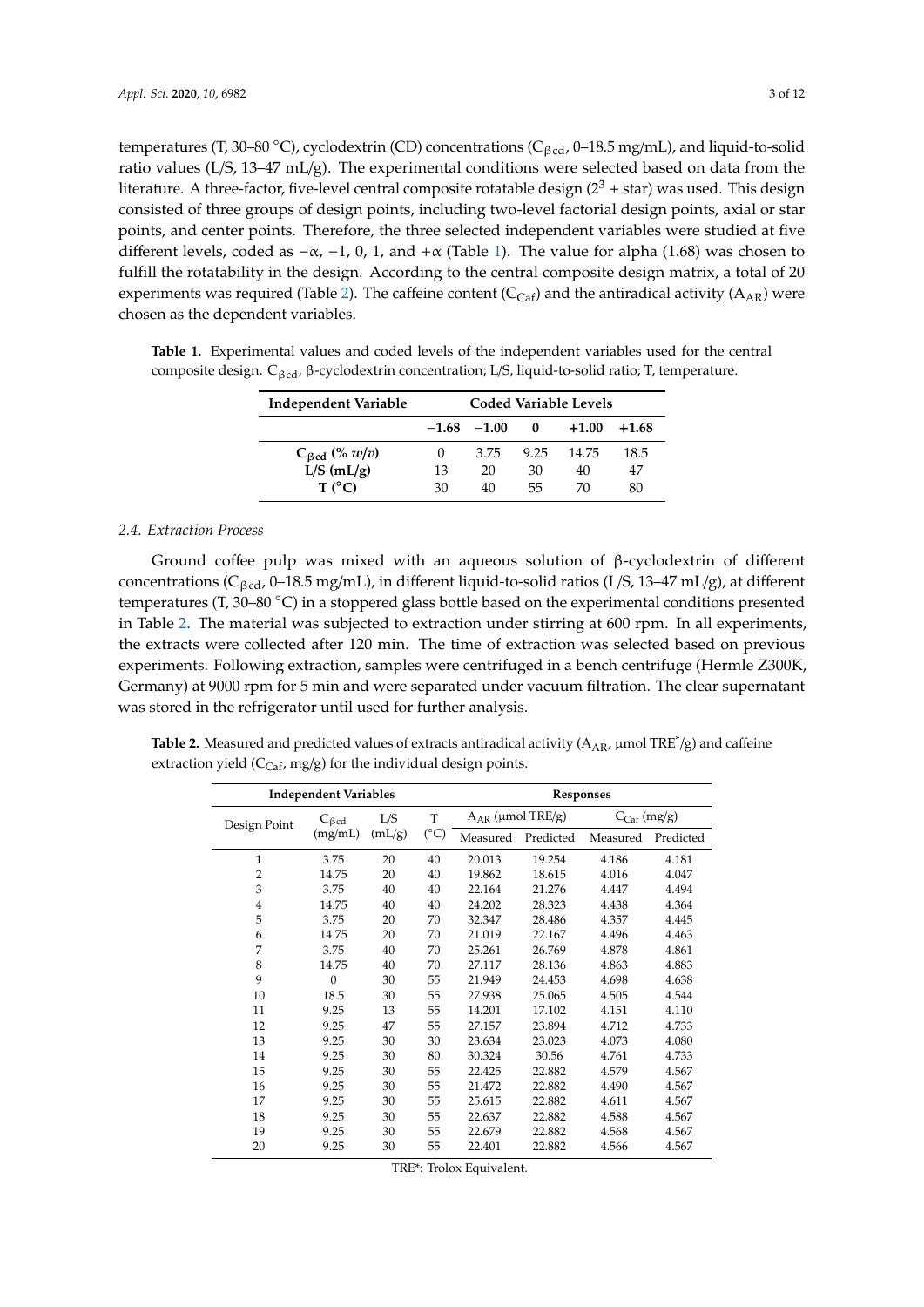### *2.5. Determination of Antiradical Activity (AAR)*

The antiradical activity was determined according to a previously described protocol [\[21\]](#page-11-0). Briefly, an aliquot of 0.025 mL of extract was added to 0.975 mL DPPH<sup>•</sup> solution (100  $\mu$ M in MeOH) and the absorbance at 515 nm was read at 0 and 30 min. Trolox<sup>™</sup> equivalents (mM TRE) were determined from a linear regression, after plotting %∆*A*<sup>515</sup> of known solutions of Trolox™ against concentration, where:

$$
\% \Delta A_{515} = \frac{A_{515}^{t=0} - A_{515}^{t=30}}{A_{515}^{t=0}} \times 100
$$
 (1)

Results were expressed as µmol TRE per g of coffee pulp weight.

#### *2.6. Determination of Ca*ff*eine Extraction Yield*

Caffeine quantitation was based on a previously described protocol [\[22\]](#page-11-1). Briefly, 12 mL of extract was mixed with an equal amount of dichloromethane. Then, using a separatory funnel, the caffeine was extracted using dichloromethane. The caffeine extraction yield  $(C_{Caf})$  was expressed as mg caffeine per g of coffee pulp.

### *2.7. Determination of Total Polyphenol Yield (YTP)*

The total phenolic content of the brews was determined according to a protocol [\[21\]](#page-11-0) using the Folin–Ciocalteu methodology. Yield in total polyphenols (*YTP*) was expressed as mg gallic acid equivalents (GAE) per g of coffee pulp weight.

## *2.8. Determination of Ca*ff*eine and Chlorogenic Acid Content*

The quantification of caffeine and chlorogenic acid in brews was performed by ultra-high-performance liquid chromatography (UHPLC) using an ECOM spol. s r.o., Czech Republic system (model ECS05). The system is comprised of a quaternary gradient pump (ECP2010H), a gradient box with degasser (ECB2004), a column heating/cooling oven (ECO 2080), an autosampler (ECOM Alias) and diode array detector (ECDA2800 UV-VIS PDA Detector). A Phenomenex<sup>®</sup> reversed-phase column (Synergi<sup>™</sup> Max-RP 80 Å; 4 µm particle size, 150  $\times$  4.6 mm) was used at 25 °C. The sample injection volume was 10 µL. Chromatographic analysis was performed using a gradient of Milli-Q water with 0.1% formic acid (solvent A) and methanol with 0.1% formic acid (solvent B), at constant flow rate of 0.5 mL/min. The gradient program was as follows: solvent A was decreased from 70% to 55% after 5 min; followed by another decrease to 35% until 15 min; while it was finally reduced to 10% at 18 min. Then, solvent A was maintained at 10% for 2 min and returned to initial conditions (70% solvent A). Detection was accomplished with the diode array detector and chromatograms were recorded at 276 nm for caffeine and 330 nm for chlorogenic acid. Identification of caffeine and chlorogenic acid was performed by comparing the retention time and the UV-Vis spectra with those of reference standards, while quantification was established with the aid of calibration curves (Equations (2) and (3), respectively). All chromatographic data were analyzed using Clarity Chromatography Software v8.2 (DataApex Ltd.).

Caffeine Concentration 
$$
(\frac{mg}{mL}) = 0.000051 \cdot x \cdot area - 0.000893
$$
;  $(R^2 = 0.99952)$  (2)

Chlorogenic acid concentration 
$$
(\frac{mg}{mL}) = 0.000041 * x * area + 0.000691
$$
;  $(R^2 = 0.99999)$  (3)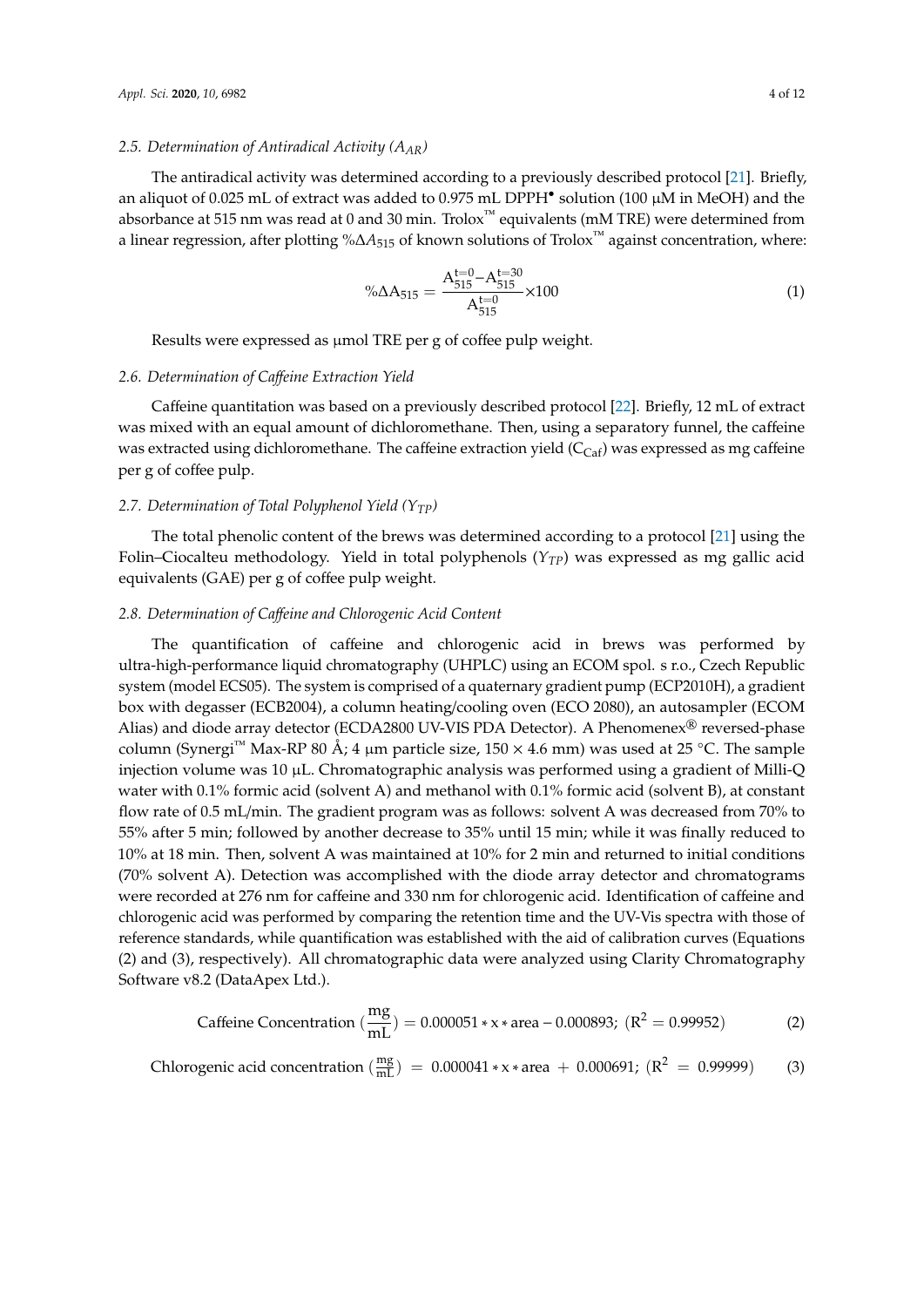### *2.9. Sensory Analysis*

## 2.9.1. Preparation of Brews

A set of four samples was prepared for the sensory evaluation. The applied experimental conditions are displayed in Table [3](#page-4-0) for design point 13, as these conditions were closest to the conditions of the cold brewing technique. All brews were prepared by using a liquid-to-solid ratio of 30 mL/g, an extraction time of 2 h, and a temperature of 30  $^{\circ}$ C. Two of the four samples were from Arabica coffee seeds (AQC) while the other two samples (AQCW) were made by using coffee pulp as the main extractable raw material. In each subset of samples, β-cyclodextrin was dissolved in water at a concentration of 9.25 mg/mL in one of the two samples prior to the start of the coffee extraction (AQC/CD and AQCW/CD). Detailed sample formulation is presented in Table [3.](#page-4-0) Subsequently, the extracts were collected by filtration and stored in a refrigerator until the sensory session. For each panelist, a quantity of 20 mL was served at room temperature in a plastic cup with a lid. The samples were randomly presented in four hourly sessions on three consecutive days.

**Table 3.** Experimental conditions for the samples used in the sensory evaluation. t, time.

<span id="page-4-0"></span>

| Sample Name | <b>Raw Materials</b> | $C_{\beta cd}$ (mg/mL) | $L/S$ (mL/g) | T (°C) | t(h) |
|-------------|----------------------|------------------------|--------------|--------|------|
| <b>AOC</b>  | Arabica coffee beans |                        |              |        |      |
| AQC/CD      | Arabica coffee beans | 9.25                   |              |        |      |
| <b>AOCW</b> | Arabica coffee pulp  |                        | 30           | 30     |      |
| AQCW/CD     | Arabica coffee pulp  | 9.25                   |              |        |      |

AQC: aqueous extract from coffee seeds, AQC/CD: β-cyclodextrin extract from coffee seeds, AQCW: aqueous extract from coffee pulp, AQCW/CD: β-cyclodextrin extract from coffee pulp.

#### 2.9.2. Quantitative Descriptive Analysis

Nine trained panelists from the Department of Food Science and Technology (Aristotle University of Thessaloniki, Greece), who had already participated in several trained panel studies for other food products and with at least 1 year of experience in sensory evaluation, developed a consensus vocabulary of 11 descriptors using a Quantitative Descriptive Analysis approach. The attributes were categorized under the modalities of aroma and taste and reference standards were used when required. For a better explanation of the developed attributes, the reference standards are presented in Table [4.](#page-4-1) The terms botanic, fruity, earthy, and roasted were used to describe the aroma characteristics, whereas the words bitter, sweet, sourness, sour-roasted, botanic, earthy, and astringency were used to characterize the taste of the samples.

| <b>Table 4.</b> Developed attributes and references standards in the sensory evaluation. |
|------------------------------------------------------------------------------------------|
|------------------------------------------------------------------------------------------|

<span id="page-4-1"></span>

| Modality          | Descriptor        | Definition                                                                                         |
|-------------------|-------------------|----------------------------------------------------------------------------------------------------|
| Odor              | <b>Botanic</b>    | Characteristic odor associated with typical dried black tea notes                                  |
|                   | Fruity            | Overall odor associated with floral, sweet, ripe fruits and characteristic<br>odor of coffee pulp  |
|                   | Earthy            | Odor associated with bread and wet soil                                                            |
|                   | Roasted           | Characteristic odor of over-roasted hazelnuts (220 $\degree$ C/10 minutes)                         |
| Taste             | <b>Bitter</b>     | The fundamental sensation associated with caffeic acid                                             |
|                   | Sweet             | The fundamental sensation associated with sucrose                                                  |
|                   | Sourness          | Taste associated with sour/fermented-like aromatics                                                |
|                   | Sour-roasted like | Characteristic acidic, sharp and pungent taste associated with<br>excessively roasted coffee beans |
|                   | Botanic           | Characteristic taste of black tea infusion                                                         |
|                   | Earthy            | Characteristic taste associated with bread crust                                                   |
| Tactile sensation | Astringent        | A dry penetrating sensation in the nasal cavity                                                    |

Attributes were scored using unstructured line scales (0–100) and panelists were seated in booths under appropriate environmental conditions (in accordance with International Organization for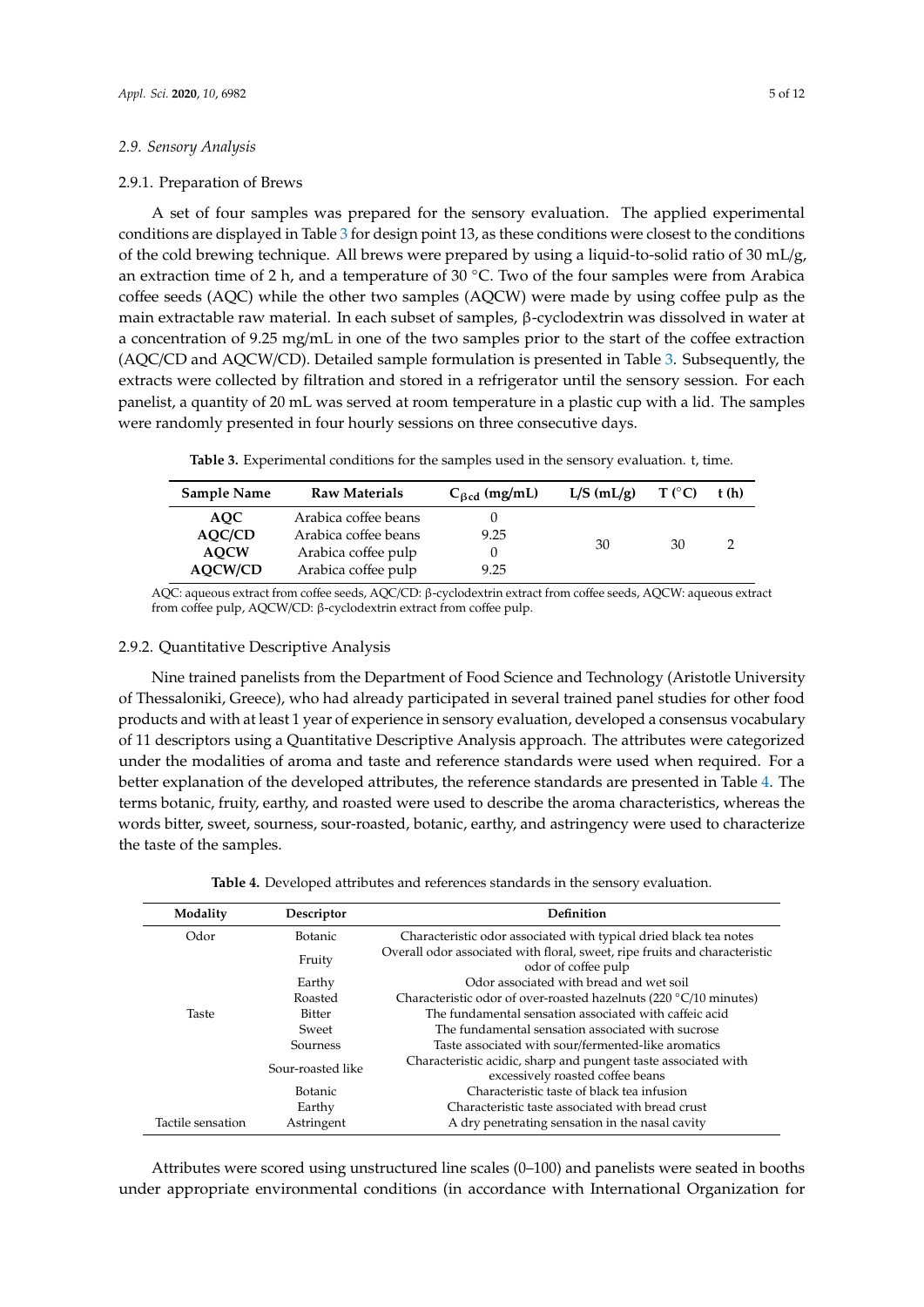Standardization recommendation (ISO 8589:2010). Panelists individually rated samples in duplicate on two separate examinations. Samples were presented monadically according to a balanced design, labeled with arbitrary three-digit codes in opaque white plastic cups and maintained at ambient temperature before serving for evaluation. Bottled water and unsalted crackers were provided as palate cleanser between samples.

## *2.10. Statistical Analysis*

The response surface methodology (RSM) data were analyzed using the statistical software MINITAB (release 13.32). To identify the significance of the effects and interactions between them, analysis of variance (ANOVA) was performed for each *p*-value less than 0.05, which was considered to be statistically significant. Regression analysis was used to fit a full second order polynomial to the data of the response variables. To evaluate the goodness of fit of each model, two criteria were used: the coefficient of determination,  $R^2$ , which is the relative variance explained by the model with respect to the total variance.

Sensory data were analyzed using the SENPAQ software (Qi Statistics, Ruscombe, UK). A two-way model analysis of variance (ANOVA) was performed; panelists were treated as random effects and samples and replicates as fixed effects. Multiple pairwise comparisons were conducted by Tukey's method and a significant difference was determined at an alpha risk of  $5\%$  ( $p \le 0.05$ ). All determinations were carried out in triplicate. The values obtained were averaged.

## **3. Results and Discussion**

# *3.1. Extraction Yield*

Figure [1](#page-6-0) presents the effect of the process variables on the responses *AAR* and *CCaf*. In the case of *A*<sub>*AR*</sub>, it can be observed that an increase of *C*<sub>β*cd*</sub> generally leads to increased values of *A*<sub>*AR*</sub>. Similar studies on plant extracts rich in phenolics showed that the extract antiradical activity increased with the concentration of β-cyclodextrin in the solution [\[23,](#page-11-2)[24\]](#page-11-3), since the existence of β-CD can lead to inclusion complex formation with phenolic compounds. According to [\[9\]](#page-10-8), the protection of phenolic compounds with β-CD can contribute to increased values of *AAR*. However, the β-CD concentration does not seem to affect the concentration of caffeine in the extract and it can be observed that the highest  $C_{Caf}$  was obtained in the absence of cyclodextrin. The inclusion complex formation of caffeine has already been studied [\[25\]](#page-11-4) and the usage of cyclodextrin has been proposed for the decaffeination process [\[26\]](#page-11-5). In complicated extracts, it is difficult to figure out which specific compounds form complexes [\[13\]](#page-10-18). It seems that the presence of cyclodextrin preferably boosted the extraction of more hydrophobic polyphenol molecules than caffeine [\[27\]](#page-11-6).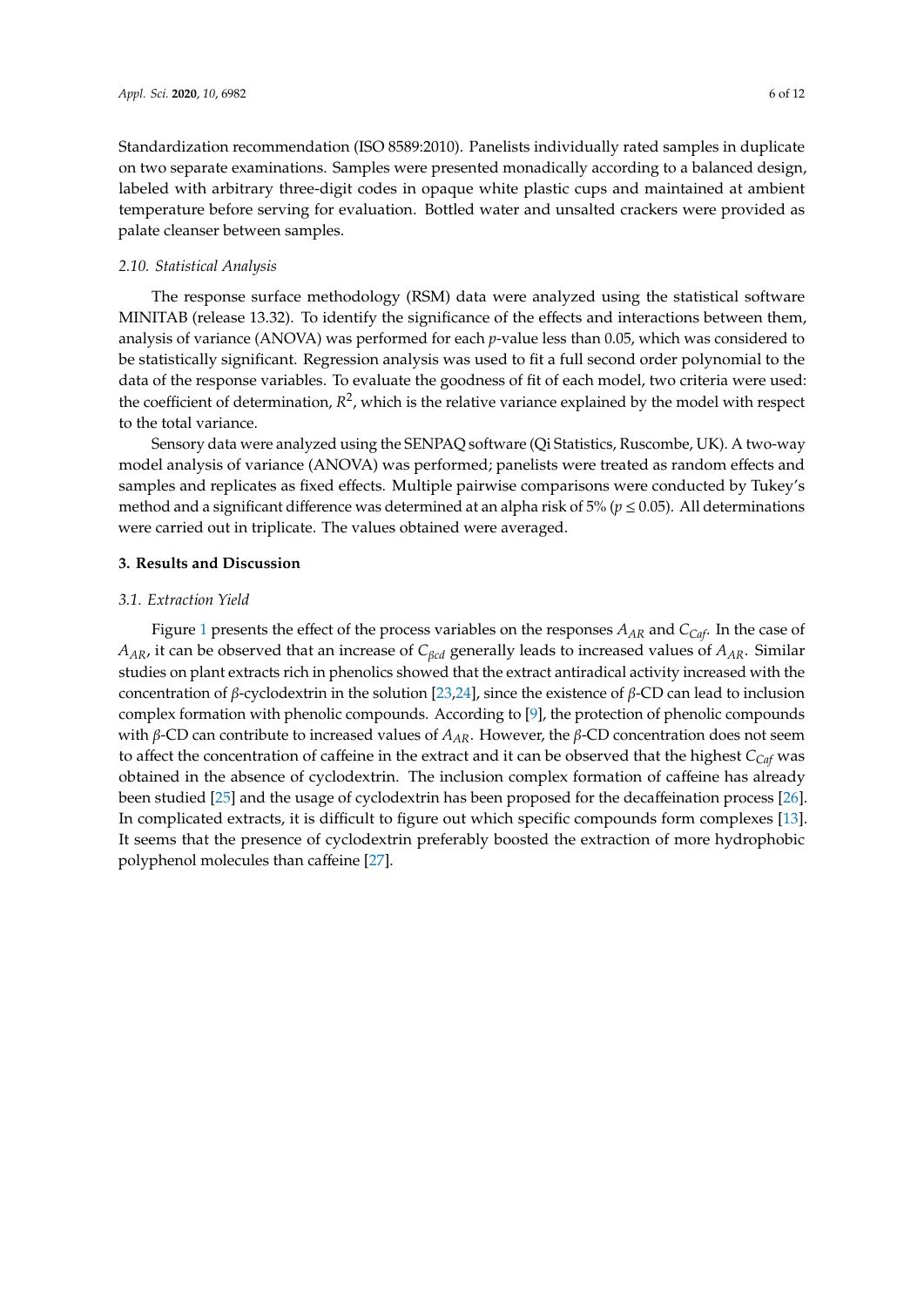<span id="page-6-0"></span>

liquid-to-solid ratio (L/S, mL/g), and temperature (T,  $^{\circ}$ C) (a) on extract antiradical activity (A<sub>AR</sub>, µmol TRE/g) and  $(\bf{b})$  on caffeine extraction yield (C<sub>Caf</sub>).

The liquid-to-solid ratio (L/S) has a great impact on the examined responses. The extraction yield The liquid-to-solid ratio (L/S) has a great impact on the examined responses. The extraction yield increased with increasing ratio. A similar trend was reported by many researchers [\[12,](#page-10-11)[28,](#page-11-7)[29\]](#page-11-8). A higher ratio results in a larger concentration gradient during diffusion from the solid into the solution and in excessive swelling of the plant material, increasing the contact surface area between the material and the solvent  $[30]$ .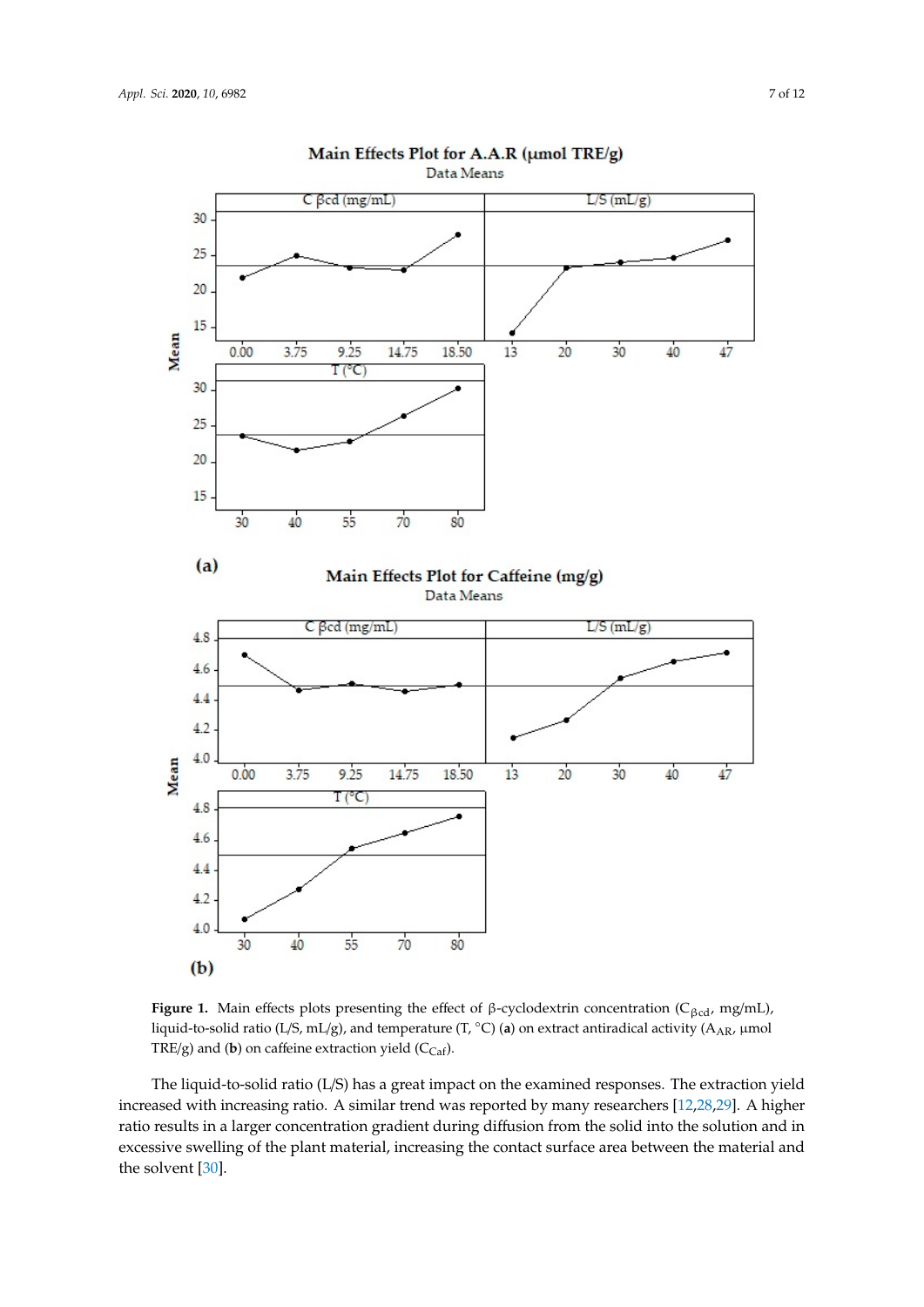The positive effect of extraction temperature on *AAR* and *CCaf* is presented in Figure [1.](#page-6-0) It is widely recognized that temperature enhances mass transfer by improving the extraction rate; a fact that can be attributed to the effect of temperature on the vapor pressure, surface tension, and viscosity of the solvent. Moreover, the increase in the yield may be associated with the increased ease with which solvent diffuses into cells and the enhancement of desorption and solubility at high temperatures [\[31\]](#page-11-10). Previous studies have reported a decrease of extract antiradical activity with temperature due to the possible degradation of polyphenolic compounds [\[32\]](#page-11-11).

The regression coefficients were calculated and the data was fitted to second-order polynomial equations:

$$
A_{AR}(\mu \text{mol} \text{TRE}/g) = 12.32 - 0.474 \times C_{\beta \text{ cd}} + 0.714 \times L/s - 0.191 \times T + 0.022 \times C_{\beta \text{ cd}}^2 - 0.008 \times (L/s)^2 + 0.006 \times T^2 + 0.035 \times C_{\beta \text{ cd}} \times L/s - 0.017 \times C_{\beta \text{ cd}} \times T - 0.006 \times L/s \times T
$$
 (4)

$$
C_{Caf} (mg/g) = 2.660 - 0.036 \times C_{\beta \text{ cd}} + 0.039 \times 1/5 + 0.032 \times T + 0.280 \times 10^{-3} \times C_{\beta \text{ cd}}^2 - 0.500 \times 10^{-3} \times (L/s)^2 -0.260 \times T^2 + 0.020 \times 10^{-3} \times C_{\beta \text{ cd}} \times L/s + 0.460 \times 10^{-3} \times C_{\beta \text{ cd}} \times T + 0.170 \times 10^{-3} \times L/s \times T
$$
 (5)

The coefficient of determination,  $R^2$ , for  $A_{AR}$  and  $C_{Caf}$  was 0.729 and 0.969, respectively, indicating that 72.9% and 96.9% of the total variability in the responses could be explained by the specific models. According to the regression analysis, the temperature, the liquid-to-solid ratio, and their quadrates significantly influence the extraction yield  $(p < 0.05)$ .

The measured and the predicted values of the responses are analytically depicted in Table [2.](#page-2-1) The extraction conditions of 9.25 mg/mL ( $C_{\beta cd}$ ), 30 mL/g (L/S), and 80 °C (T) are the optimum conditions. Under these conditions, the predicted values of antiradical activity and caffeine content were 30.56 µmol TRE/g dry matter and 4.733 mg/g, respectively, whereas the observed experimental values were 30.324 µmol TRE/g dry matter and 4.761 mg/g, respectively.

#### *3.2. Sensory Analysis*

A consensus vocabulary of eleven attributes was developed to describe the samples, under the modalities of odor, taste, and mouthfeel, while using reference standards where required. Similar sensory descriptors were generated by other trained panels to characterize brewed coffee beverages [\[33\]](#page-11-12). All sensory descriptors differ significantly between samples ( $p < 0.05$ , Table [5\)](#page-8-0). To the best of the authors' knowledge, this is the first time that coffee pulp has been used scientifically for cold brewed coffee drink preparation and the developed lexicon is unprecedented. Cold brewing is an innovative technique and several researchers have worked on its sensory evaluation. Generally, cold brews are characterized by a sweeter and sour taste as compared to the product of the classical technique. Hence, the purpose of the sensory profiling was to investigate the sensory quality of an alternative coffee drink/beverage formulation and provide a measure of the alterations in coffee drink descriptors occurring when the raw material used is changed.

The sensory profiles of the different brews are presented in Figure [2.](#page-8-1) Brews prepared from coffee grounds (AQC and AQC/CD) were compared to the brews obtained from coffee pulp (AQCW and AQCW/CD). The panelists scored the latter samples as significantly more botanic and fruitier in odor and more sweet, sour, and botanic in taste. The earthy odor and taste intensities were significantly higher for the coffee bean brew samples as compared to the other two samples. In addition, the AQC and AQC/CD samples had significantly higher scores in bitter and sour-roasted taste than their counterparts. The results of this study show that the sensory characteristics of the cold brew coffee bean samples resembled the usual organoleptic properties of coffee samples prepared with the hot brewing technique. Attributes such as earthy, roasted, and fruity aromas, bitter and sour tastes, and astringency had been previously used to evaluate hot brewed coffee [\[33\]](#page-11-12); however, the perceived intensities are not similar. On the contrary, the sensory attributes of the AQC and AQC/CD samples possessed similar characteristics to tea beverages, since they were characterized by high intensities of botanic and fruity aromas, and sweet, sour, and botanic taste sensations.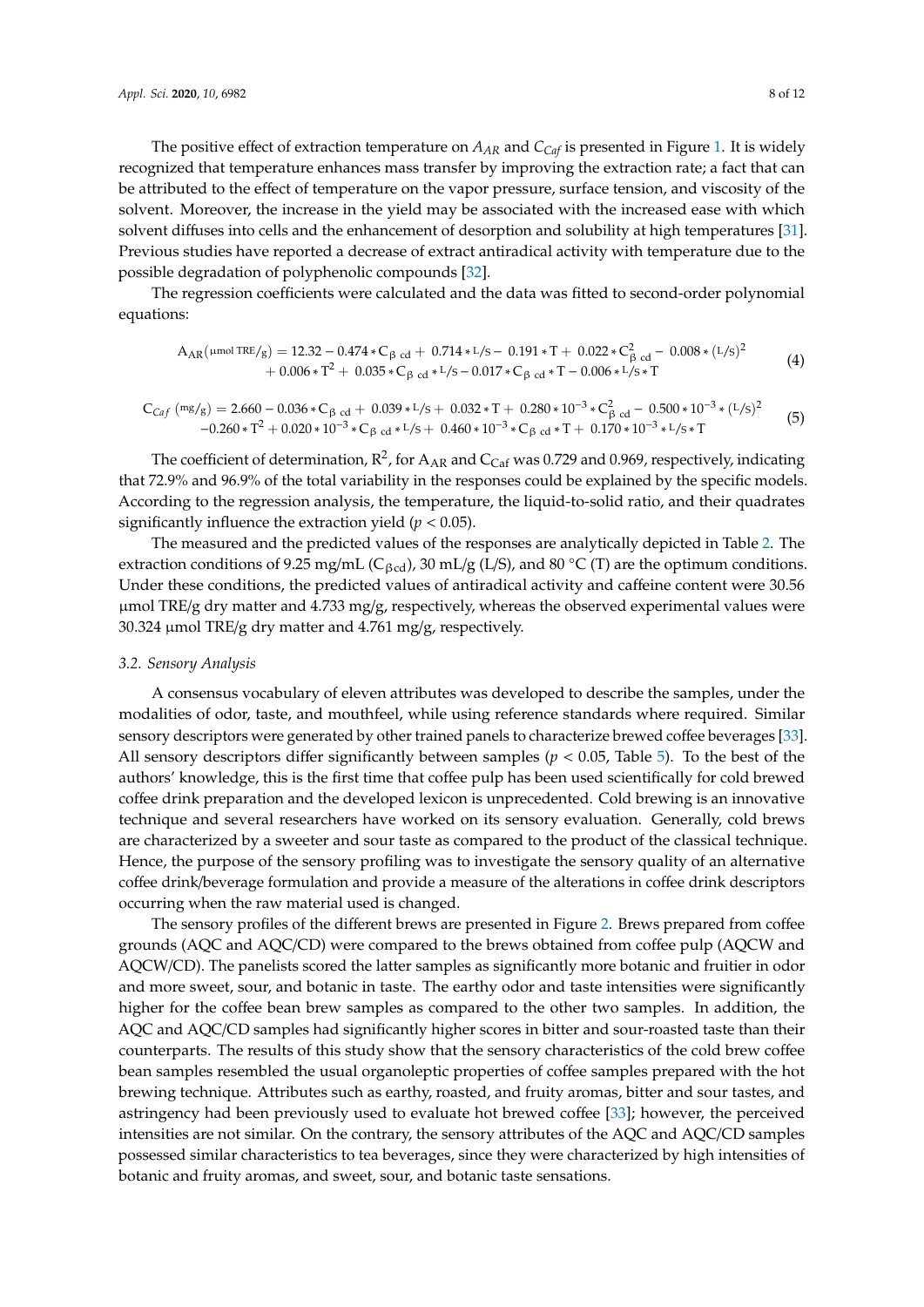<span id="page-8-0"></span>

| Characteristics <sup>**</sup> | <b>Attributes</b> | <b>Samples</b>     |                   |                    |                   |  |
|-------------------------------|-------------------|--------------------|-------------------|--------------------|-------------------|--|
|                               |                   | AQC***             | AQC/CD            | <b>AQCW</b>        | <b>AQCW/CD</b>    |  |
| Ω                             | <b>Botanic</b>    | 7.8 <sup>b</sup>   | 6.4 <sup>b</sup>  | 54.6 <sup>a</sup>  | 52.1 <sup>a</sup> |  |
| Ω                             | Fruity            | 5.8 $^{\rm b}$     | 1.8 <sup>b</sup>  | 49.5 $a$           | 33.2 <sup>a</sup> |  |
| Ω                             | Earthy            | 30.7 <sup>a</sup>  | 31.9 <sup>a</sup> | 11.9 <sup>b</sup>  | 13.8 <sup>b</sup> |  |
| Ω                             | Roasted           | 61.6 <sup>a</sup>  | 60.5 <sup>a</sup> | 1.1 <sup>b</sup>   | 1.6 <sup>b</sup>  |  |
| T                             | <b>Bitter</b>     | 56.4 <sup>a</sup>  | 35.9 <sup>b</sup> | 3.1 <sup>c</sup>   | 2.3 <sup>c</sup>  |  |
| T                             | Sweet             | $6.2$ <sup>c</sup> | 5.9 <sup>c</sup>  | $23.5^{b}$         | 38.5 <sup>a</sup> |  |
| T                             | Sourness          | 1.1 <sup>b</sup>   | 2.1 <sup>b</sup>  | 49.4 <sup>a</sup>  | 43.6 <sup>a</sup> |  |
| T                             | Sour-roasted      | 26.3 <sup>a</sup>  | 37.5 <sup>a</sup> | 2.0 <sup>b</sup>   | 1.4 <sup>b</sup>  |  |
| T                             | <b>Botanic</b>    | 4.9 <sup>b</sup>   | $4.5^{b}$         | $42.5^{\text{a}}$  | 38.6 <sup>a</sup> |  |
| T                             | Earthy            | 33.1 <sup>a</sup>  | 31.1 <sup>a</sup> | 8.7 <sup>b</sup>   | 9.5 <sup>b</sup>  |  |
| MF                            | Astrigency        | 21.9 <sup>ab</sup> | 24.6 <sup>a</sup> | 17.7 <sup>ab</sup> | $10.1^{b}$        |  |

abc: different letters represent statistically significant differences,  $p < 0.05$  (Tukey's method). \*\*: O for odor, T for taste, MF for mouthfeel. \*\*\*: AQC: aqueous extract from coffee seeds, AQC/CD: β-cyclodextrin extract from coffee seeds, AQCW: aqueous extract from coffee pulp, AQCW/CD: β-cyclodextrin extract from coffee pulp.

<span id="page-8-1"></span>

coffee pulp, (**d**) AQCW/CD: β-cyclodextrin extract from coffee pulp. **Figure 2.** Spider graph for the sensory attributes of the different brews. (**a**) AQC: aqueous extract from coffee seeds, (**b**) AQC/CD: β-cyclodextrin extract from coffee seeds, (**c**) AQCW: aqueous extract from

As far as the effect of β-CD is concerned, it was found that the AQC sample had a less bitter acid and caffeine was the same in both brews (Table [6\)](#page-9-0), it seems that the selective inclusion formation intersity as compared to the AQC/CD sample. Based on the fact that the fact that the fact that the fact that the fact that the fact that the fact that the fact that the fact that the fact that the fact that the fact that of the extracted ingredients affects the sensory characteristics of the brews. The same behavior has been observed in tea infusion, in which cyclodextrin appeared selective in the extraction of different compounds from tea [\[34\]](#page-11-13). These results give a new insight in the contribution of cyclodextrin in taste differentiation. Cyclodextrin has been used for taste masking in different products. In bitter gourd juice, cyclodextrin contributes to the reduction of the bitter taste [\[35\]](#page-11-14) and this effect was associated with taste intensity as compared to the AQC/CD sample. Based on the fact that the content of chlorogenic the fact that the molecules responsible for bitter sensations, caffeine and chlorogenic acid, partially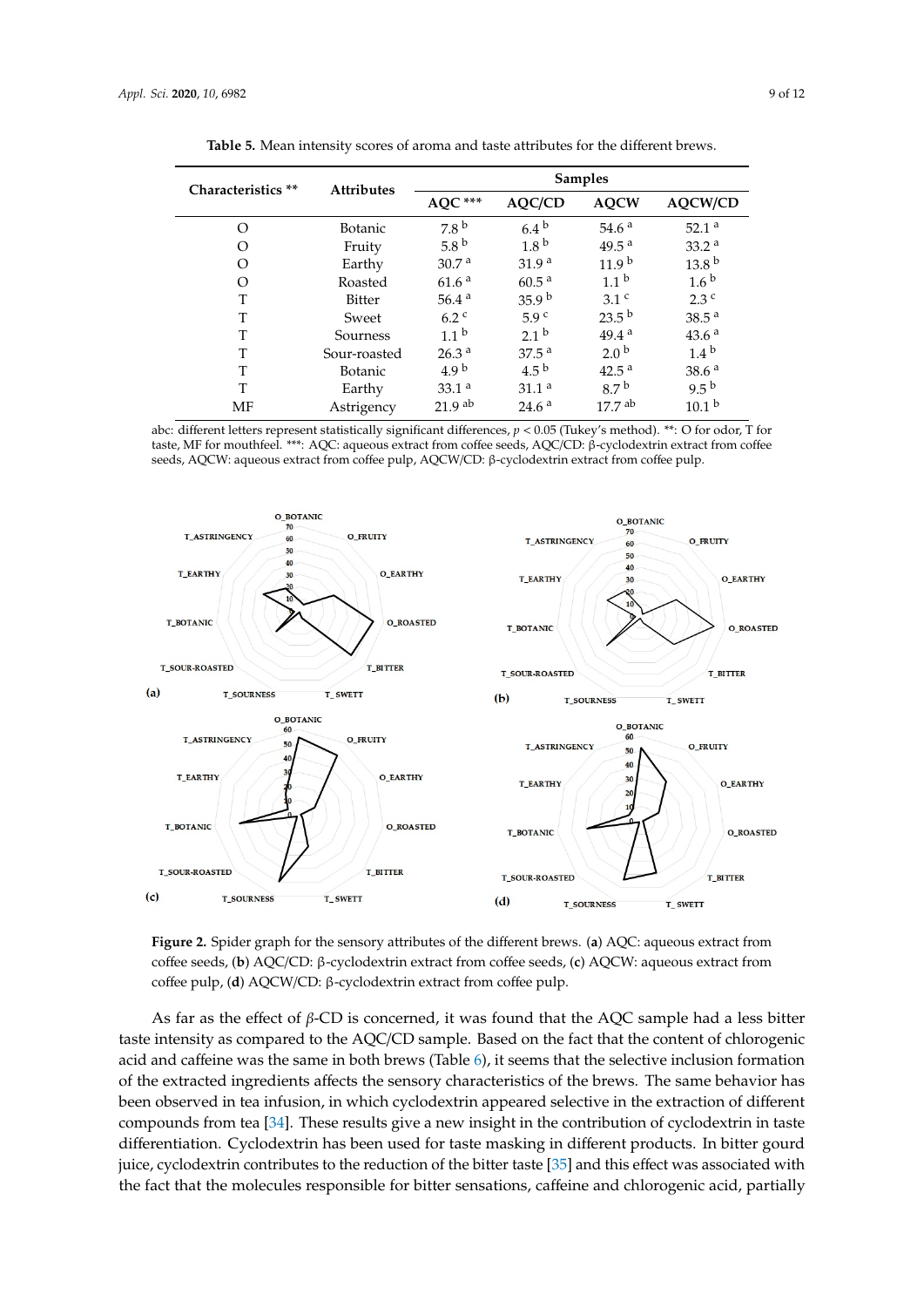form stable inclusion complexes with β-CD [\[36\]](#page-11-15), resulting in masking of the bitter sensation by more than 30%. The mechanism of complex formation between  $β$ -CD and chlorogenic and caffeic acids in aqueous solutions was previously investigated, suggesting that catechol hydroxyl groups are trapped inside the β-CD cavity [\[17\]](#page-10-19). Another effect of β-CD addition is related to the intensity of astringency. More specifically, the coffee pulp brewed sample with  $\beta$ -CD was characterized by a less astringent mouthfeel as compared to the other coffee bean brewed sample.

<span id="page-9-0"></span>

|                             | $AOC^*$           | AOC/CD            | <b>AOCW</b>       | AOCW/CD           |
|-----------------------------|-------------------|-------------------|-------------------|-------------------|
| Total phenolics (mg GAE/mL) | $558.96 \pm 4.18$ | $684.45 \pm 9.02$ | $278.99 \pm 4.51$ | $198.30 \pm 2.95$ |
| $C$ affeine (mg/mL)         | 0.4211            | 0.4257            | 0.1357            | 0.1388            |
| Chlorogenic acid (mg/mL)    | 0.1065            | 0.1086            | 0.152             | 0.151             |

**Table 6.** Total phenolics, caffeine, and chlorogenic acid content in the different brews.

\* AQC: aqueous extract from coffee seeds, AQC/CD: β-cyclodextrin extract from coffee seeds, AQCW: aqueous extract from coffee pulp, AQCW/CD: β-cyclodextrin extract from coffee pulp.

 $β$ -CD can be considered as a slightly sweet substance, showing a recognition threshold for sweetness in water around 0.5% [\[36\]](#page-11-15); hence, its sweetness cannot be ignored. This study showed two results concerning sweetness: there was no perceived variation in sweet taste between the coffee bean brewed samples, whereas sweetness was more pronounced in AQCW/CD than in the sample prepared by brewing coffee pulp with water. This observation could be attributed to the phenomenon of mixture intensity suppression; in the case of coffee brew samples, intensity was at such high levels that it suppressed the perception of sweet taste, whereas the coffee pulp brewed samples scored very low in bitterness, "allowing" the perception of different intensities in sweetness.

Earlier studies utilized coffee by-products as a source of antioxidants and dietary fibers in bakery products, such as biscuits [\[37\]](#page-11-16) and muffins [\[38\]](#page-11-17), investigating consumer acceptance and the sensory quality of the novel products. There is currently very little research published on the development of functional beverages from coffee waste. Coffee silver skin was brewed and used as an ingredient in a beverage aiming to reduce body fat accumulation [\[39\]](#page-11-18). The study concluded that the acceptance level of the beverages made with coffee silver skin was about 95%. However, the effect of coffee by-product use on the sensory profile of the functional beverages was not investigated. To the best of our knowledge, the current study is the first systematic approach in determining variations in sensory attributes of cold brew coffees made from coffee seeds or coffee waste with or without β-CD addition. The brewed coffee waste samples demonstrated sensory properties similar to beverages based on tea brew, with highly perceived intensities of fruity and botanic aroma characteristics and sweet, sour, and botanic taste characteristics. This novel beverage prepared by utilizing a coffee by-product could be widely accepted for its sensory quality and consumed by non-coffee drinkers as well.

## **4. Conclusions**

The present study showed, for the first time, that aqueous solutions of β-cyclodextrin could be very effective solvent systems regarding the extraction of phytochemicals from coffee pulp. The experimental design based on a response surface methodology optimized the conditions, enabling the production of extracts with enhanced antioxidant and caffeine content. The applied extraction method with cyclodextrin resulted in innovative brews from coffee and coffee by-products with modified sensory attributes.

**Author Contributions:** Conceptualization, I.M.; methodology, A.L., P.T., A.G. and I.M.; formal analysis, A.L., P.T. and A.G.; investigation, A.L. and K.N.K.; resources, I.M.; writing—original draft preparation, A.L.; writing—review and editing, A.G., A.N.A. and I.M.; supervision, I.M.; project administration, I.M. All authors have read and agreed to the published version of the manuscript.

**Funding:** This research received no external funding.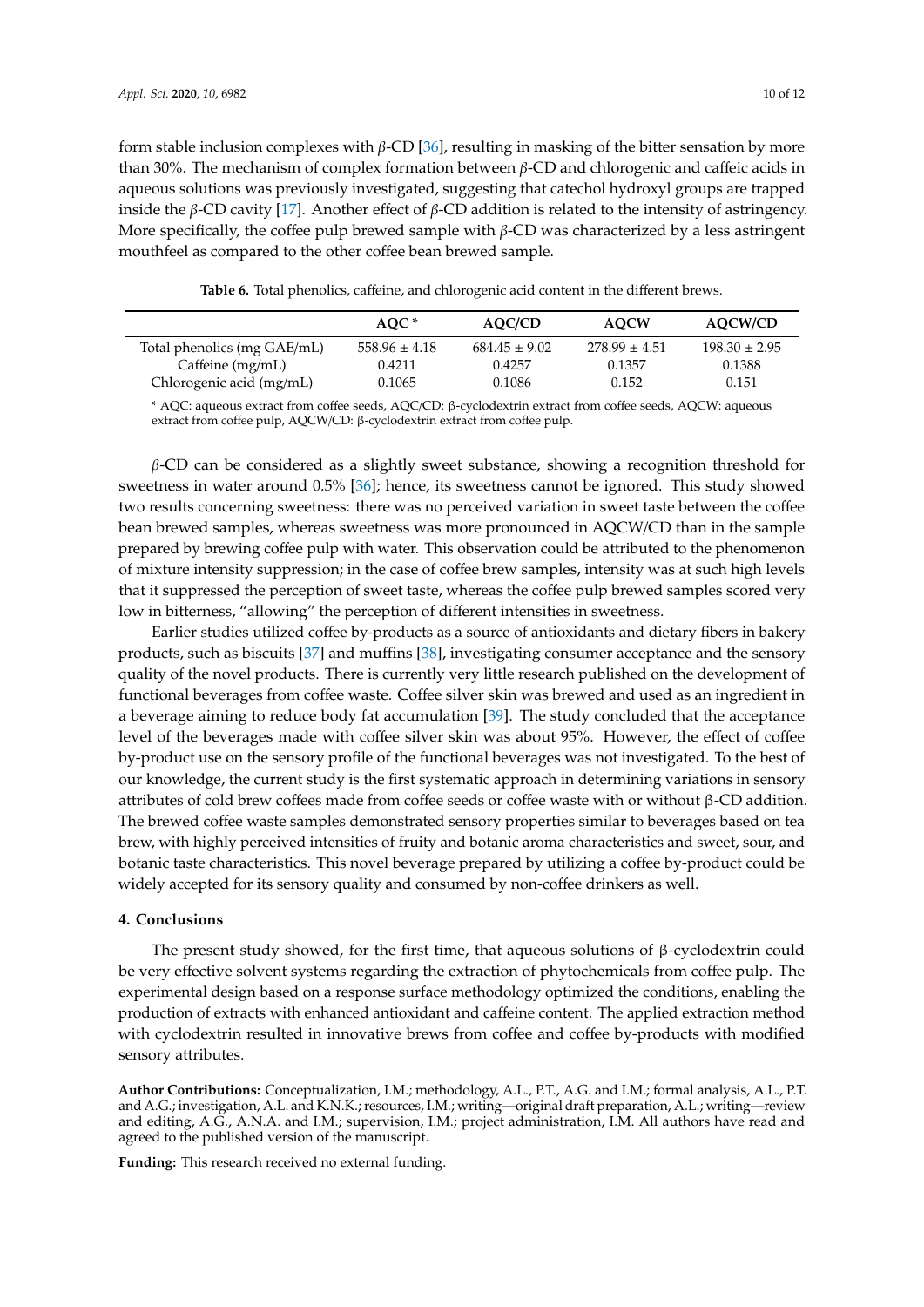**Acknowledgments:** Andrena N. Assimopoulou and Konstantinos N. Kontogiannopoulos would like to acknowledge the support of this work from the project "Upgrading the Plant Capital (PlantUp)" (MIS 5002803), which is implemented under the Action "Reinforcement of the Research and Innovation Infrastructure," funded by the Operational Programme "Competitiveness, Entrepreneurship and Innovation" (NSRF 2014–2020) and co-financed by Greece and the European Union (European Regional Development Fund).

**Conflicts of Interest:** The authors declare no conflict of interest.

### **References**

- <span id="page-10-0"></span>1. International Coffee Organization. Total Production. Available online: http://[www.ico.org](http://www.ico.org/historical/1990onwards/PDF/1a-total-production.pdf)/historical/ 1990onwards/PDF/[1a-total-production.pdf](http://www.ico.org/historical/1990onwards/PDF/1a-total-production.pdf) (accessed on 12 May 2020).
- <span id="page-10-1"></span>2. Alves, R.C.; Rodrigues, F.; Antónia Nunes, M.; Vinha, A.F.; Oliveira, M.B.P.P. State of the Art in Coffee Processing By-Products. In *Handbook of Co*ff*ee Processing By-Products*; Galanakis, C.M., Ed.; Academic Press: Cambridge, MA, USA, 2017; pp. 1–26. [\[CrossRef\]](http://dx.doi.org/10.1016/B978-0-12-811290-8.00001-3)
- <span id="page-10-2"></span>3. Esquivel, P.; Jiménez, V.M. Functional Properties of Coffee and Coffee By-Products. *Food Res. Int.* **2012**, *46*, 488–495. [\[CrossRef\]](http://dx.doi.org/10.1016/j.foodres.2011.05.028)
- <span id="page-10-3"></span>4. Heeger, A.; Kosińska-Cagnazzo, A.; Cantergiani, E.; Andlauer, W. Bioactives of Coffee Cherry Pulp and Its Utilisation for Production of Cascara Beverage. *Food Chem.* **2017**, *221*, 969–975. [\[CrossRef\]](http://dx.doi.org/10.1016/j.foodchem.2016.11.067)
- <span id="page-10-4"></span>5. de Souza Gois Barbosa, M.; dos Santos Scholz, M.B.; Kitzberger, C.S.G.; de Toledo Benassi, M. Correlation between the Composition of Green Arabica Coffee Beans and the Sensory Quality of Coffee Brews. *Food Chem.* **2019**, *292*, 275–280. [\[CrossRef\]](http://dx.doi.org/10.1016/j.foodchem.2019.04.072)
- <span id="page-10-5"></span>6. Farah, A.; De Paulis, T.; Trugo, L.C.; Martin, P.R. Effect of Roasting on the Formation of Chlorogenic Acid Lactones in Coffee. *J. Agric. Food Chem.* **2005**, *53*, 1505–1513. [\[CrossRef\]](http://dx.doi.org/10.1021/jf048701t)
- <span id="page-10-6"></span>7. Seninde, D.R.; Chambers, E. Coffee Flavor: A Review. *Beverages* **2020**, *6*, 44. [\[CrossRef\]](http://dx.doi.org/10.3390/beverages6030044)
- <span id="page-10-7"></span>8. Frank, O.; Blumberg, S.; Kunert, C.; Zehentbauer, G.; Hofmann, T. Structure Determination and Sensory Analysis of Bitter-Tasting 4-Vinylcatechol Oligomers and Their Identification in Roasted Coffee by Means of LC-MS/MS. *J. Agric. Food Chem.* **2007**, *55*, 1945–1954. [\[CrossRef\]](http://dx.doi.org/10.1021/jf0632280)
- <span id="page-10-8"></span>9. Cai, R.; Yuan, Y.; Cui, L.; Wang, Z.; Yue, T. Cyclodextrin-Assisted Extraction of Phenolic Compounds: Current Research and Future Prospects. *Trends Food Sci. Technol.* **2018**, *79*, 19–27. [\[CrossRef\]](http://dx.doi.org/10.1016/j.tifs.2018.06.015)
- <span id="page-10-9"></span>10. Goula, A.M. Ultrasound-Assisted Extraction of Pomegranate Seed Oil–Kinetic Modeling. *J. Food Eng.* **2013**, *117*, 492–498. [\[CrossRef\]](http://dx.doi.org/10.1016/j.jfoodeng.2012.10.009)
- <span id="page-10-10"></span>11. Kurkov, S.V.; Loftsson, T. Cyclodextrins. *Int. J. Pharm.* **2013**, *453*, 167–180. [\[CrossRef\]](http://dx.doi.org/10.1016/j.ijpharm.2012.06.055)
- <span id="page-10-11"></span>12. Mourtzinos, I.; Menexis, N.; Iakovidis, D.; Makris, D.; Goula, A. A Green Extraction Process to Recover Polyphenols from Byproducts of Hemp Oil Processing. *Recycling* **2018**, *3*, 15. [\[CrossRef\]](http://dx.doi.org/10.3390/recycling3020015)
- <span id="page-10-18"></span>13. Diamanti, A.C.; Igoumenidis, P.E.; Mourtzinos, I.; Yannakopoulou, K.; Karathanos, V.T. Green Extraction of Polyphenols from Whole Pomegranate Fruit Using Cyclodextrins. *Food Chem.* **2017**, *214*, 61–66. [\[CrossRef\]](http://dx.doi.org/10.1016/j.foodchem.2016.07.072) [\[PubMed\]](http://www.ncbi.nlm.nih.gov/pubmed/27507448)
- <span id="page-10-12"></span>14. Rajha, H.N.; Chacar, S.; Afif, C.; Vorobiev, E.; Louka, N.; Maroun, R.G. β-Cyclodextrin-Assisted Extraction of Polyphenols from Vine Shoot Cultivars. *J. Agric. Food Chem.* **2015**, *63*, 3387–3393. [\[CrossRef\]](http://dx.doi.org/10.1021/acs.jafc.5b00672) [\[PubMed\]](http://www.ncbi.nlm.nih.gov/pubmed/25786852)
- <span id="page-10-13"></span>15. Astray, G.; Gonzalez-Barreiro, C.; Mejuto, J.C.; Rial-Otero, R.; Simal-Gándara, J. A Review on the Use of Cyclodextrins in Foods. *Food Hydrocoll.* **2009**, *23*, 1631–1640. [\[CrossRef\]](http://dx.doi.org/10.1016/j.foodhyd.2009.01.001)
- <span id="page-10-14"></span>16. Prabu, S.; Swaminathan, M.; Sivakumar, K.; Rajamohan, R. Preparation, Characterization and Molecular Modeling Studies of the Inclusion Complex of Caffeine with Beta-Cyclodextrin. *J. Mol. Struct.* **2015**, *1099*, 616–624. [\[CrossRef\]](http://dx.doi.org/10.1016/j.molstruc.2015.07.018)
- <span id="page-10-19"></span>17. Górnas, P.; Neunert, G.; Baczyński, K.; Polewski, K. Beta-Cyclodextrin Complexes with Chlorogenic and Caffeic Acids from Coffee Brew: Spectroscopic, Thermodynamic and Molecular Modelling Study. *Food Chem.* **2009**, *114*, 190–196. [\[CrossRef\]](http://dx.doi.org/10.1016/j.foodchem.2008.09.048)
- <span id="page-10-15"></span>18. Aree, T. Understanding Structures and Thermodynamics of β-Cyclodextrin Encapsulation of Chlorogenic, Caffeic and Quinic Acids: Implications for Enriching Antioxidant Capacity and Masking Bitterness in Coffee. *Food Chem.* **2019**, *293*, 550–560. [\[CrossRef\]](http://dx.doi.org/10.1016/j.foodchem.2019.04.084) [\[PubMed\]](http://www.ncbi.nlm.nih.gov/pubmed/31151647)
- <span id="page-10-16"></span>19. Cordoba, N.; Fernandez-Alduenda, M.; Moreno, F.L.; Ruiz, Y. Coffee Extraction: A Review of Parameters and Their Influence on the Physicochemical Characteristics and Flavour of Coffee Brews. *Trends Food Sci. Technol.* **2020**, *96*, 45–60. [\[CrossRef\]](http://dx.doi.org/10.1016/j.tifs.2019.12.004)
- <span id="page-10-17"></span>20. Sato, Y.; Itagaki, S.; Kurokawa, T.; Ogura, J.; Kobayashi, M.; Hirano, T.; Sugawara, M.; Iseki, K. In Vitro and in Vivo Antioxidant Properties of Chlorogenic Acid and Caffeic Acid. *Int. J. Pharm.* **2011**, *403*, 136–138. [\[CrossRef\]](http://dx.doi.org/10.1016/j.ijpharm.2010.09.035)